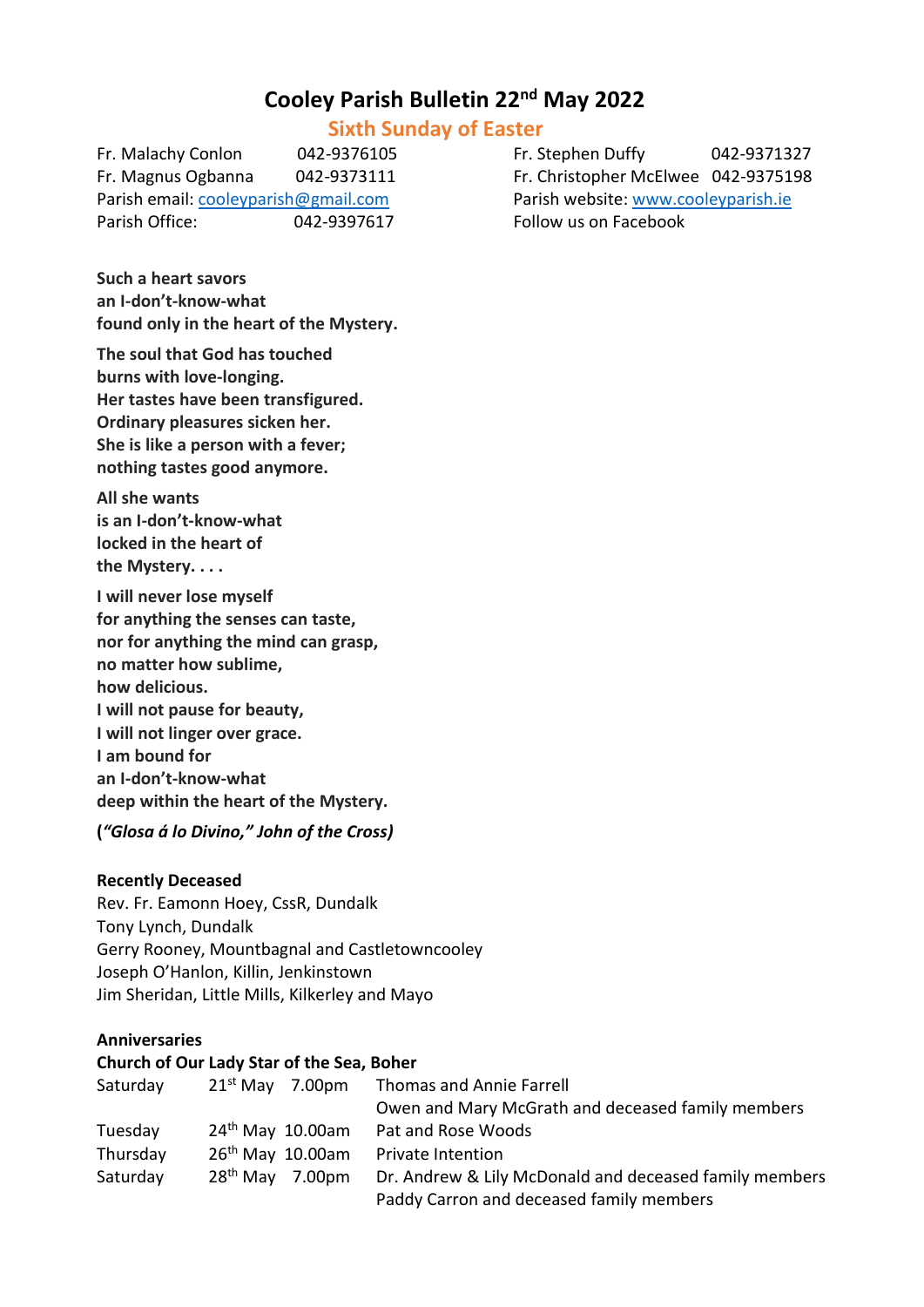## **Church of St. Anne, Mullaghbuoy**

| Sunday   | $22nd$ May 10.00am | <b>First Holy Communion</b>                   |
|----------|--------------------|-----------------------------------------------|
| Thursday | $26th$ May 8.00pm  | No Mass                                       |
| Sunday   | $29th$ May 10.00am | Veronica Ferguson and deceased family members |

## **Church of St. James, Grange**

| Sunday    | 22 <sup>nd</sup> May 11.30am | Sean O'Hanlon                                          |
|-----------|------------------------------|--------------------------------------------------------|
|           |                              | <b>Tess Gregory</b>                                    |
|           |                              | Tom and Susan Kane and deceased family members         |
| Monday    | $23rd$ May 8.00pm            | Private Intention                                      |
| Wednesday | 25 <sup>th</sup> May 10.00am | Peadar, William and Maureen Murphy and deceased family |
| Friday    | 27 <sup>th</sup> May 10.00am | Tommy and Eveline Marks and deceased family members    |
| Sunday    | 29th May 11.30am             | Patrick Finnegan                                       |

## **Trocaire Lenten Appeal**

Please return any outstanding Trocaire Lenten Appeal boxes as soon as possible – amount to date €5996

## **Baptisms (by arrangement)**

Baptisms will be celebrated on Saturday evenings at 5.00pm

## **Funerals**

When a Funeral Mass is being celebrated in the Parish there will be no other Mass celebrated that day

## **Congratulations**

Congratulations to all the boys and girls in our Parish who recently received the Sacraments of Confirmation and First Penance and First Holy Communion. We wish them every blessing and pray that Jesus will remain close to them and to their families

## **Cemetery Mass and Blessing of Graves 2022**

|             | Grange cemetery - Sunday 19 <sup>th</sup> June at 11.30am |
|-------------|-----------------------------------------------------------|
|             | Boher cemetery - Saturday 23rd July at 7pm                |
| Cill Mhuire | - Monday 15 <sup>th</sup> August at 7pm                   |

## **Eucharistic Adoration**

Eucharistic Adoration – this Saturday there will be exposition of the Blessed Sacrament in the Church of St. James, Grange from 10.00am – 1.00pm. You are very welcome to drop in for silent prayer, to encounter the living and healing presence of Jesus. Given the war in Ukraine, this is an opportunity to pray for much needed peace in the world and in all our hearts.

## **Pastoral Council**

As we invite parishioners to engage with the Synodal Pathway, we welcome ideas and suggestions as to how we might more faithfully answer God's call as a Parish Community. Contact any member of the Pastoral Council or the parish office directly at [cooleyparish@gmail.com](mailto:cooleyparish@gmail.com)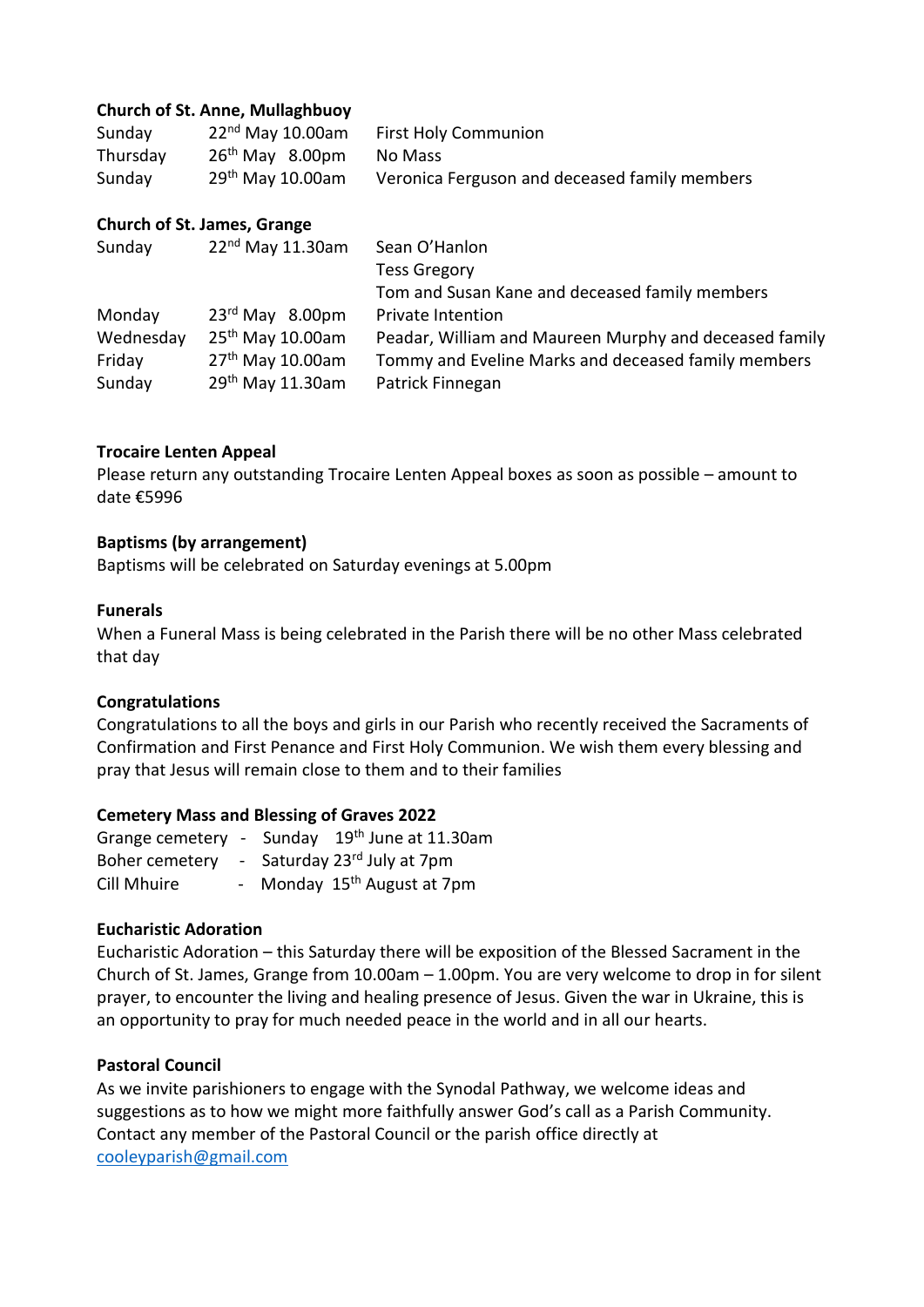## **Grange Cemetery**

Please note Grange Cemetery will be closed to the public on Tuesday  $7<sup>th</sup>$  June for maintenance work

## **Cooley Parish Pilgrimage to Lourdes**

Pilgrimage from Cooley Parish to Lourdes will take place Friday 26<sup>th</sup> August 2022 for 5 nights full board accommodation in Hotel La Solitude €799 per person sharing – still some seats available. Contact Parochial House 042-9376105 or the Parish Office 042-9397617.

## **Armagh Diocesan Pilgrimage to Knock Shrine**

The Armagh Diocesan Pilgrimage to Knock Shrine will be celebrated this year on the last Sunday of May (29<sup>th</sup> May) joined by Dromore Diocese and the Knights of St. Columbanus.

## **Pilgrimage to Knock Shrine**

Pilgrimage to Knock Shrine on Sunday 5<sup>th</sup> June - bus will depart from Omeath at 7.30am, stopping at Carlingford and Cooley Hall. Breakfast and Evening meal is included. Everyone welcome. For further info and to book please phone Kathleen 086-1955972 or Mary 086- 1072222

## **Pray for Life Novena**

The Pray for Life Novena is an invitation to join thousands of people across Ireland to pray for the protection of human life, from Monday 23<sup>rd</sup> May to the Feast of the Visitation on Tuesday 31<sup>st</sup> May. Each day's intention is to help build a culture of life in Ireland. Visit [www.prayforlife.ie](http://www.prayforlife.ie/) for daily novena prayers

## **Lough Derg Re-Opens**

Lough Derg welcomes Pilgrims again with a full Pilgrimage programme this summer:

- 3 Day Pilgrimage:  $1^{st}$  Jun  $15^{th}$  Aug. Booking advised. Concessions available for students, senior & groups
- 1 Day Retreats and guided Pilgrim Path experience: dates in May and late August through September.

Booking essential. All booking info at [www.loughderg.org,](http://www.loughderg.org/) email [info@loughderg.org](mailto:info@loughderg.org) or 0719861518

## **Alzheimer's Tea Day – Sunday 29th May**

You are invited for "A special cup of tea" between 12noon – 3pm in aid of Alzheimer's Society in the home of Angela and Kevin Smyth, Lugbriscan. Donations of baked goods gratefully received. Phone Angela 086-3758190

## **Local Red Cross Ukrainian Appeal**

Car Boot Sale and Craft Fair on 1<sup>st</sup> Sunday each month June, July and August at St. Mary's Parochial Hall, Cooley. For more info contact 087-7465984

## **Cooley Community Projects Limited – Vacancies**

| 1 Caretaker – Cooley                               | closing date 24/06/2022 |  |  |  |  |
|----------------------------------------------------|-------------------------|--|--|--|--|
| 1 Caretaker – Omeath                               | closing date 24/06/2022 |  |  |  |  |
| 1 Environmental worker - Omeath                    | closing date 24/06/2022 |  |  |  |  |
| Phone Ambrose 042-9376077 or cooleyceltd@gmail.com |                         |  |  |  |  |